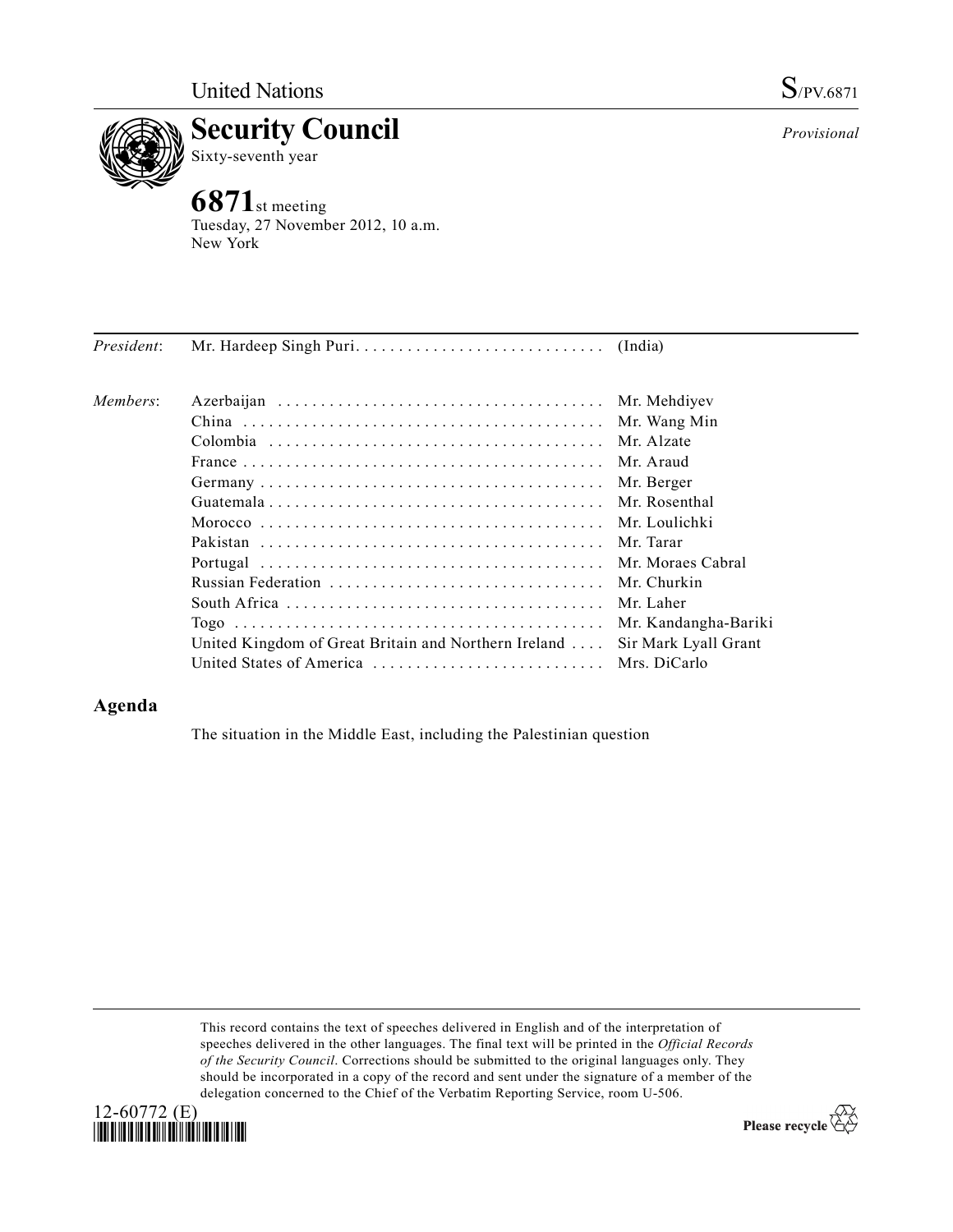*The meeting was called to order at 10.15 a.m.*

## **Adoption of the agenda**

*The agenda was adopted.*

## **The situation in the Middle East, including the Palestinian question**

**The President**: Under rule 39 of the Council's provisional rules of procedure, I invite Mr. Robert Serry, Special Coordinator for the Middle East Peace Process and Personal Representative of the Secretary-General to the Palestine Liberation Organization and the Palestinian Authority, to participate in this meeting.

The Security Council will now begin its consideration of the item on its agenda.

I now give the floor to Mr. Robert Serry.

**Mr. Serry**: We meet today against the background of the recent disturbing cycle of violence in Gaza and Israel and a dangerous escalation that concluded with the Egyptian-brokered ceasefire agreement on 21 November. At the same time, this week the Palestinians are expected to follow through with their intention to approach the General Assembly seeking non-member State observer status.

Those two significant political developments supersede any other aspect of our regular reporting and merit dedicated focus in my briefing today. Both underscore that the status quo is unsustainable and that it is all the more vital to identify a way ahead to urgently put the peace process back on track. Both take place amid other growing regional concerns, mainly linked to the conflict in Syria, which continues at an alarming rate.

On Gaza, the Secretary-General briefed the Council last week about his urgent visit to Egypt, Israel, the occupied Palestinian territory and Jordan, and the intense diplomatic effort that culminated in the announcement of a ceasefire agreement welcomed by the Council, which principally calls for a reciprocal cessation of hostilities. I will therefore focus my remarks first on the next steps, which require difficult work in order to finalize the details left open in the agreement before the ceasefire can take firm hold. I will also brief the Council on the proactive role of the United Nations on addressing recovery and humanitarian needs in Gaza, which I visited Sunday.

The Secretary-General asked me to stay in Cairo in the days following the announcement of a truce and his own efforts for the purpose of contributing to reaching agreement on the comprehensive elements of the ceasefire. In the so-called understanding for a ceasefire, Israel and Palestinian factions agreed to stop "all hostilities" and, after an initial period of 24-hour calm, begin discussions on some of the long-standing issues to be addressed for a broad, durable ceasefire to take firm hold over the longer term. Security remains central to those discussions. I can report that Egypt and the parties have already commenced intense discussions on how to deal with the issues listed in the understanding. The United Nations, present on the ground, is working closely with Egypt in providing inputs and suggestions to those discussions.

The calm has largely held, despite the firing of a few rockets in the hours following the agreement and renewed shooting incidents during a demonstration along the fence inside Gaza, which claimed the life of one Palestinian demonstrator. It is now paramount that the parties respect the calm and allow time for the other elements of the understanding to be worked out. Yet we know that this will not be easy.

It is painful that, despite consistent warnings, we had yet another major escalation four years after Operation Cast Lead. The devastating round of violence is a stark reminder of the fact that the status quo is unsustainable. There will be no progress if Israel's legitimate security concerns are not addressed. At the same time, it will give Palestinians a strong additional stake in a durable calm if it leads to a lifting of the closure on Gaza. This is, at long last, an opportunity to address the underlying causes of conflict captured in resolution 1860 (2009), which provides the international legal framework for stabilizing the situation in Gaza. Core elements of the resolution remain unimplemented. These include an end to weapons smuggling and the full opening of crossings. The understanding now provides a framework to address the opening of crossings and facilitate the movement of people and the transfer of goods, as well as refrain from restricting residents' free movement and targeting residents in border areas. It has been agreed that other matters as may be requested shall be addressed. Efforts to prevent the trafficking of arms and put in place long-term security arrangements should also be part of the discussion for a sustainable and durable calm.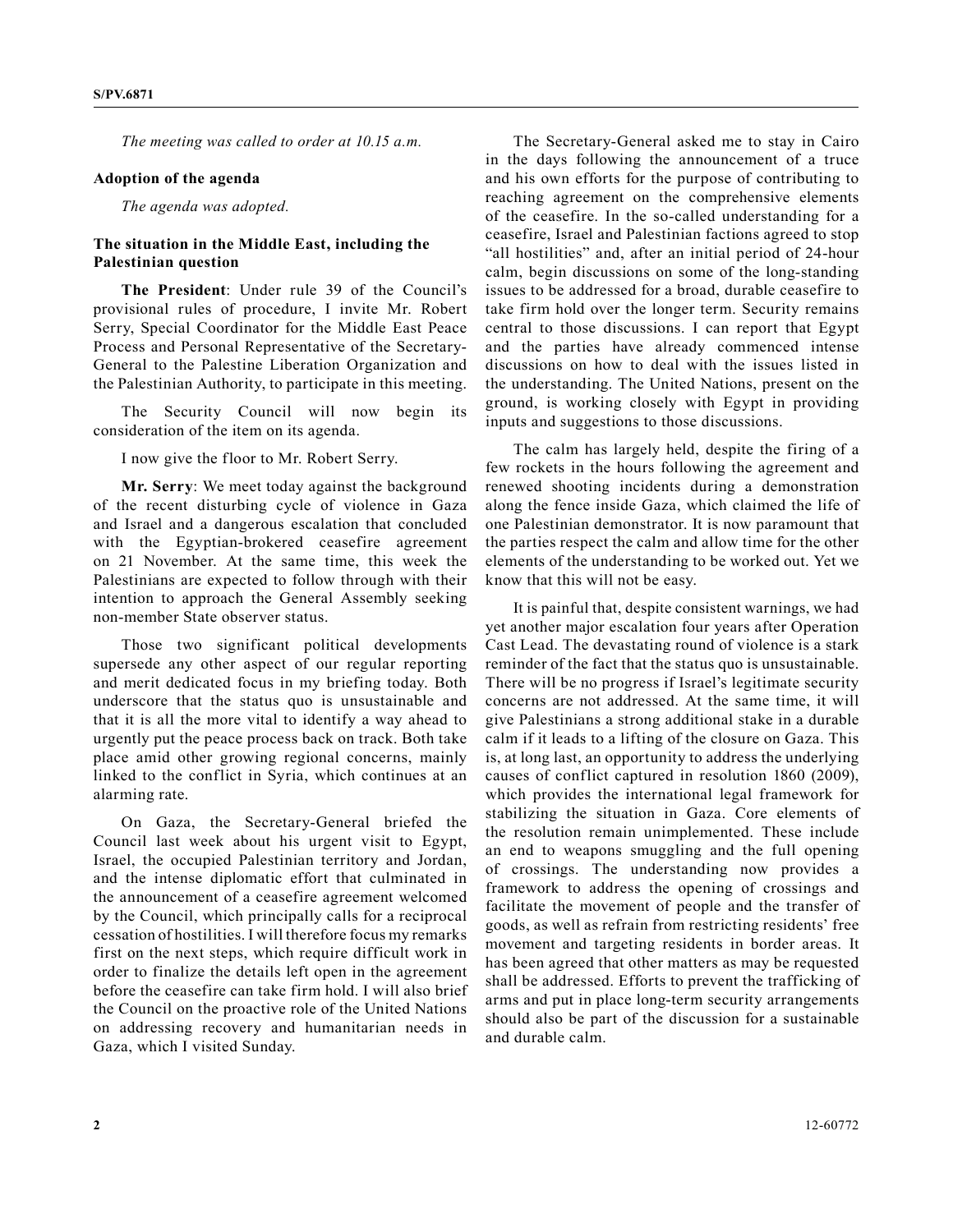I am pleased to note that implementation has started in earnest and that Israel has, in principle, agreed to the extension of the maritime fishing limit to six nautical miles. This is already a significant result, but it is not sufficient on its own. More needs to be done with respect to crossings and freedom of movement. As a next concrete measure of progress, we hope to see a liberalization of import of construction material — including aggregate, steel bars and cement — through existing crossings. Exports from Gaza and transfers into the West Bank should also become part of the mechanism.

But it also essential that we address other aspects of resolution 1860 (2009), which calls for tangible steps towards Palestinian reconciliation. The Secretary-General has continually supported efforts for Palestinian unity in the context of the Palestine Liberation Organization commitments and the work of Egypt in this regard. It is my hope that the crisis in Gaza has also created an opportunity to overcome differences in very tangible ways. People, both in Gaza and in the West Bank, expect nothing less from their leaders.

The devastating impact of the violence during the eight days of fighting is now clear. An estimated 158 Palestinians, including 103 civilians — 33 children and 13 women among them — were killed. In a particularly distressing example of civilians bearing the brunt of the suffering, 10 members of the Dalu family were killed in an Israeli air strike on their house on 18 November. Approximately 1,269 Palestinians were reported injured. Six Israelis — four civilians and two soldiers — were reported killed by Palestinian rocket fire, and 224 Israelis, the vast majority of them civilians, were injured. The bomb attack in Tel Aviv on 21 November, which the Secretary-General condemned in the strongest terms, injured 23 people, three severely.

The Secretary-General has stressed that his paramount immediate concern is for the safety and well-being of all civilians, no matter where they are. He has condemned the excessive use of force that endangers civilian lives. He has at the same time consistently condemned indiscriminate rocket fire against Israel, which is unacceptable and will only trigger escalation. Put simply, all parties must respect international humanitarian law to ensure the protection of all civilians, at all times.

Distressed that conditions during his visit so shockingly resembled the situation four years ago, the Secretary-General has instructed me and the rest of the United Nations system to urgently activate recovery and humanitarian assistance in Gaza and to step up our existing support. I visited Gaza on Sunday and witnessed myself the destruction that resulted from the hostilities. I have visited refugee families — beneficiaries of the United Nations Relief and Works Agency for Palestine Refugees in the Near East (UNRWA) — and extended my condolences as they lost several of their members in an Israeli airstrike. I also saw a newly built UNRWA school that had been badly damaged in the fighting, and I spoke to Gazan fishermen of the local cooperative whose office building was also affected by the fighting.

The conclusion of hostilities prevented a large-scale humanitarian emergency. Nevertheless, there was a sharp increase in Palestinians leaving their homes to seek shelter in UNRWA and Government schools just before the ceasefire agreement was reached. At its peak, the number of internally displaced persons reached nearly 12,000. The United Nations and its partners were able to rapidly respond to the needs of these families and on Saturday had already fully resumed pre-existing humanitarian operations that were ongoing prior to 14 November. I am pleased to report that virtually all families have now returned home. UNRWA and public schools reopened on 24 November and municipalities throughout the Gaza Strip have started to remove rubble.

On the same day, I also visited Rishon Lezion, a suburb of Tel Aviv where a rocket from Gaza had destroyed large parts of an apartment building whose residents were fortunately unharmed. On behalf of the Secretary-General, I expressed my sympathies to the Israelis affected. I held some discussions with young residents that impressed on me how the recent escalation had also placed the safety of millions of Israeli civilians at risk, reaching far into the centre of the country.

I would now like to turn to the stated Palestinian intention to present a draft resolution to the General Assembly related to the status of Palestine later this week. The passion that this potential move has generated is indicative of how far apart the parties remain.

The United Nations Charter is clear that issues of recognition of a State and status in the General Assembly are a responsibility for Member States and the United Nations intergovernmental bodies, and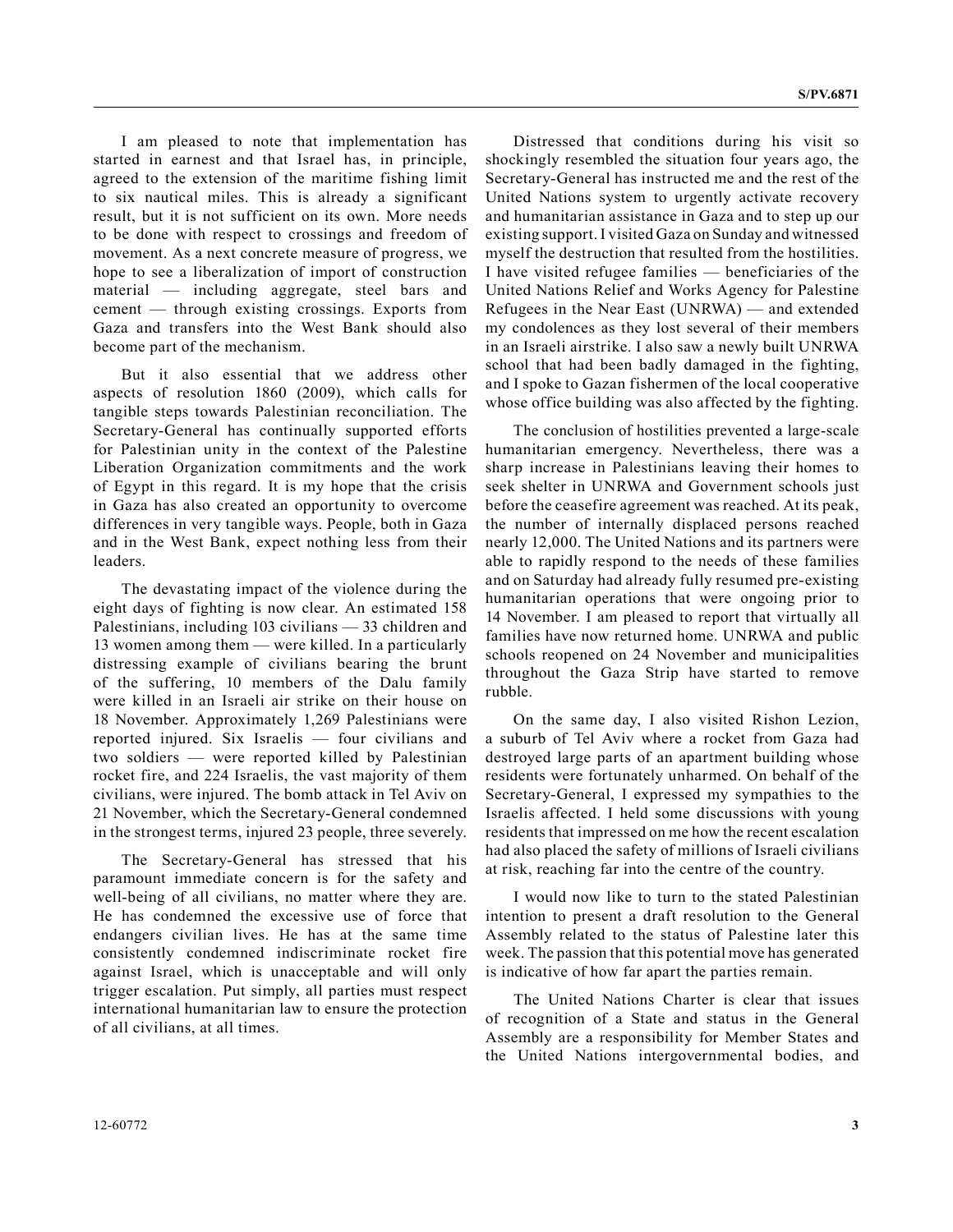not the Secretariat, to decide. The Secretary-General has said on numerous occasions that the Palestinians should have an independent and viable State of their own, living side by side with the State of Israel, in peace and security. A Palestinian State is long overdue; it is key to addressing the legitimate aspirations of both peoples and paramount to the stability of the region. The Secretary-General hopes that all concerned will look at the consequences of any decision they make responsibly.

However, regardless of the outcome of the move in the General Assembly on 29 November, it is also important to plan for the day after, including protecting the crucial achievements of the Palestinian Authority in building robust State institutions. These steps have brought real security and economic improvements, but both are dangerously at risk. President Abbas and Prime Minister Fayyad must be commended for these achievements, which must be protected.

The Secretary-General is also aware that the effectiveness of the Quartet has been called into question, including by members of the Council, and I have also in the past warned that the Quartet's credibility is at stake. In its recent meeting amid the Gaza crisis on 17 November, the League of Arab States cited the need to reconsider the Arab position towards the Palestinian cause, the peace process and other instruments, including the Quartet. The sense of urgency is now all the greater, and Quartet members must take stock of the events of the past months and reassess their role in shaping the way forward.

I have also consistently warned about the threat of a prolonged stalemate in the peace process to the two-State solution and the viability of the Palestinian Authority. There is no substitute to meaningful negotiations to achieve this vision. This must remain our collective priority. Unfortunately, that effort continues to be undermined by actions on the ground, including continued settlement activity, settler violence and clashes between Palestinians and Israeli security forces, during which two Palestinian demonstrators were killed. The spillover of violence from the Gaza crisis into the West Bank was largely contained thanks to the effectiveness of the Palestinian security forces.

Let me now turn briefly to the Syrian Arab Republic, where the conflict, now in its twenty-first month, is reaching new and appalling heights of brutality and violence. I shall keep my remarks short, as Joint Special Representative Brahimi will brief the Council in more detail in private consultations later this week.

Destruction, death and suffering have become part of daily life across Syria. The humanitarian crisis is becoming more acute now that winter is upon us, and the number of those in need is growing, potentially reaching 4 million inside Syria by the end of 2012. The flow of refugees also continues. The overall number of registered and assisted Syrian refugees is now approximately 450,000, with Turkey, Lebanon and Jordan hosting over 100,000 each. Over 10,000 Palestinian refugees from Syria have also fled the violence, mostly to Lebanon, but also to Jordan. We continue to call on the donor community to support our humanitarian assistance programmes.

Against this background, the Secretary-General and Joint Special Representative Brahimi continue their efforts aimed at reaching a political solution and pulling the parties out of the military logic in which they remain locked.

As a consequence of the internal conflict in Syria, the situation in the United Nations Disengagement Observer Force area of operation remains volatile. Armed clashes between the Syrian Arab Armed Forces and armed members of the opposition take place daily inside the area of separation. Fire across the ceasefire line has shown potential for escalation between Israel and Syria. In several instances, mortar shells fired by Syrian Government forces landed in the Israeli-occupied Golan, with the Israel Defense Forces (IDF) retaliating on three occasions. Syrian authorities reported that two Syrian soldiers were killed on 18 November as a result of the IDF fire across the ceasefire line. Israeli authorities also reported that small arms fire has affected IDF patrols on a number of occasions. The situation clearly jeopardizes regional stability and the ceasefire between the two countries. We have repeatedly called on both sides to respect the Disengagement Agreement.

The situation in Lebanon also remains vulnerable to the ongoing conflict in Syria. Special Coordinator Plumbly will also brief the Council in more detail later this week, so I will just mention a few highlights. There are continuing reports of cross-border shelling and arms smuggling. Clashes between Salafists and Hizbullah in a predominantly Shia neighbourhood in the southern city of Sidon on 11 November reflected ongoing tension between supporters and opponents of the Syrian regime, causing three fatalities and a